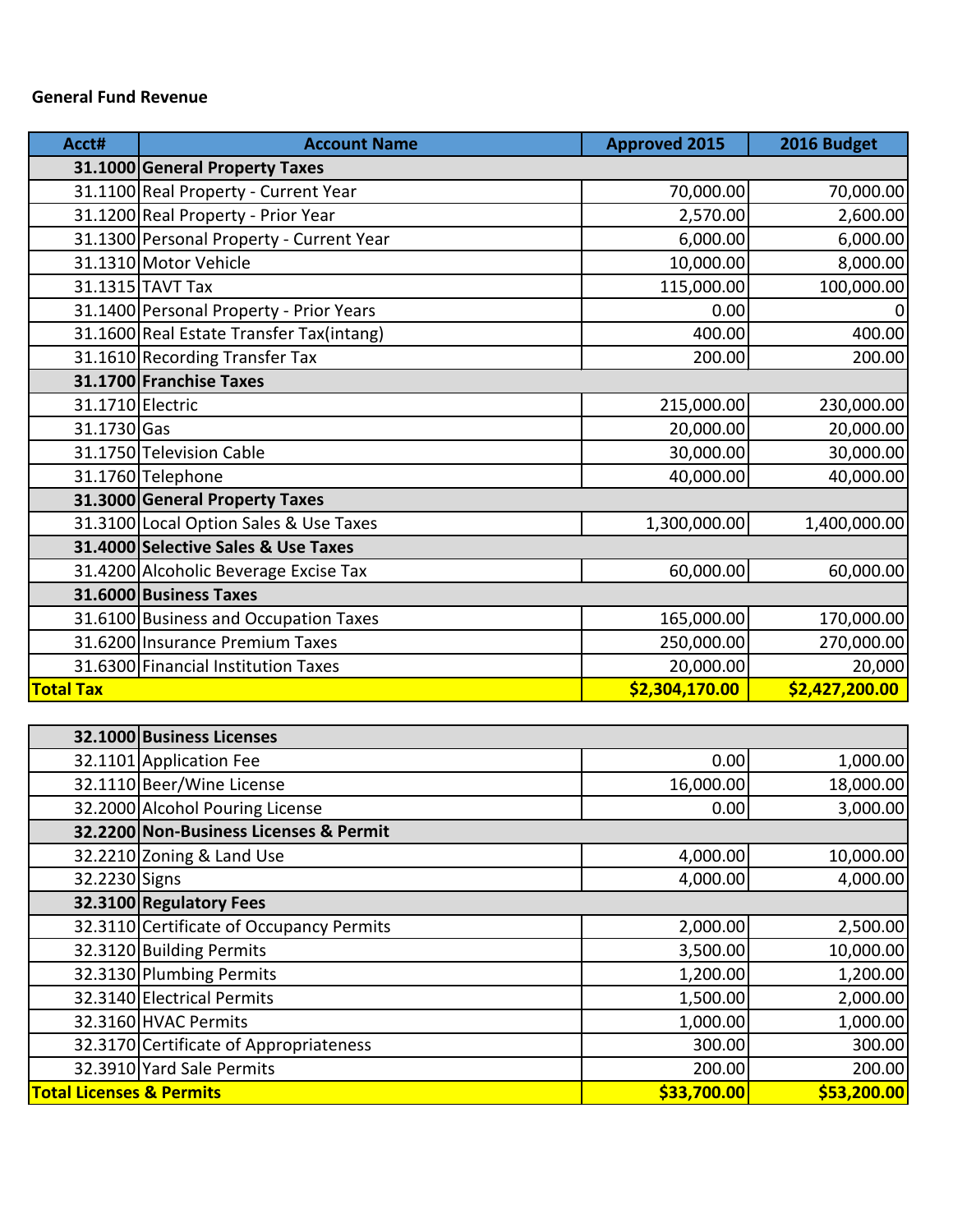| 33.4100 Intergovernmental      |        |                  |
|--------------------------------|--------|------------------|
| 33.6100 GMA Wellness Grant     | 0.00   | 4,000.00         |
| <b>Total Intergovernmental</b> | \$0.00 | <b>S4,000.00</b> |

|                                   | <b>Charges For Services</b>           |              |              |
|-----------------------------------|---------------------------------------|--------------|--------------|
|                                   | 34.1120 Probation Fees                | 854,000.00   | 887,740.00   |
|                                   | 34.1910 Election Qualifying Fee       | 2,000.00     |              |
|                                   | 34.1930 Plan Review Fees              | 500.00       | 1,000.00     |
|                                   | 34.2120 Accident Reports - Misc Other | 19,000.00    | 19,000.00    |
|                                   | 34.2902 DEA Overtime Reimbursement    | 0.00         |              |
|                                   | 34.6910 Sale of Cemetery Lots         | 5,000.00     | 5,000.00     |
|                                   | 34.6920 Burial Fees                   | 500.00       | 500.00       |
|                                   | 34.9300 Return Check Fees             | 0.00         |              |
| <b>Total Charges For Services</b> |                                       | \$881,000.00 | \$913,240.00 |
|                                   |                                       |              |              |

| <b>Fines &amp; Forteitures</b>       |              |             |
|--------------------------------------|--------------|-------------|
| 35.1170 Municipal Court              | 700,000.00   | 719,500.00  |
| <b>Total Fines &amp; Forteitures</b> | \$700,000.00 | S719,500.00 |

|                                | <b>Investment Income</b>                   |            |            |
|--------------------------------|--------------------------------------------|------------|------------|
|                                | 36.1020 Interest Revenues-Cemetery         | 0.00       | 0.00       |
|                                | 36.1050 Interest Revenues-Payroll          | 0.00       | 0.00       |
|                                | 36.1070 Interest Revenues-General Fund     | 1,000.00   | 1,000.00   |
|                                | 36.1080 Interest Revenues-Municipal        | 0.00       | 0.00       |
|                                | 36.1090 Interest Revenue- Firehouse Museum | 0.00       | 0.00       |
|                                | <b>Total Investment Income</b>             | \$1,000.00 | \$1,000.00 |
|                                |                                            |            |            |
|                                | 37.1025 Event Sponsors                     | 0.00       | 6,000.00   |
|                                | 37.1026 Contribution For Veteran Markers   | 0.00       | 0.00       |
|                                | 37.1060 Contribution To Firehouse Museum   | 0.00       | 0.00       |
|                                | 37.1026 Contribution For Veteran Markers   | 0.00       | 0.00       |
| <b>Total Investment Income</b> |                                            | \$0.00     | \$6,000.00 |

|         | <b>Miscellaneous Revenue</b>       |             |              |
|---------|------------------------------------|-------------|--------------|
| 38.1010 | <b>Park Pavillion Rental</b>       | 1,000.00    | 1,000.00     |
| 38.1011 | Lee Street Park Rental             | 0.00        | 3,000.00     |
| 38.1020 | <b>Fire Station Rental</b>         | 70,000.00   | 75,000.00    |
| 38.1100 | Rental Property (Cloud Street)     | 8,000.00    | 8,000.00     |
| 38.2001 | <b>Disposal Fees</b>               | 1,000.00    | 1,000.00     |
| 38.9000 | Miscellaneous Revenue              | 0.00        | 0.00         |
| 38.9100 | <b>Transfer of Reserve Funds</b>   | 0.00        | 0.00         |
| 38.9300 | <b>Towing Fees</b>                 | 17,000.00   | 17,000.00    |
|         | <b>Total Miscellaneous Revenue</b> | \$97,000.00 | \$105,000.00 |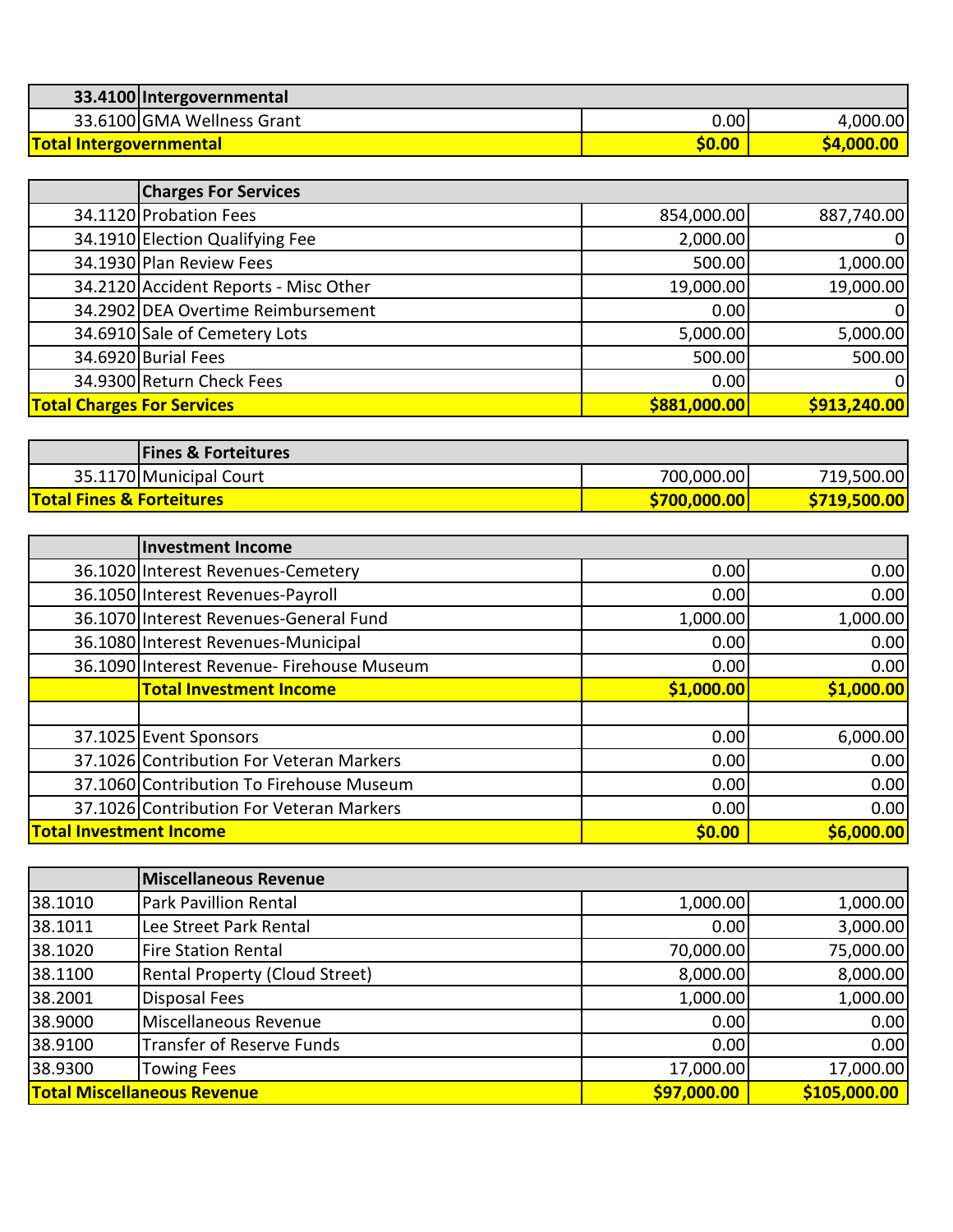|                                         | <b>Revenue - Capital Projects</b> |              |              |
|-----------------------------------------|-----------------------------------|--------------|--------------|
| 39.2100                                 | Sale of Assets                    | 0.00         |              |
| 39-3200                                 | Capital Lease                     | 118,000.00   | 179,400.00   |
| <b>Total Revenue - Capital Projects</b> |                                   | \$118,000.00 | \$179,400.00 |
|                                         |                                   |              |              |

| <b>Total Revenue</b> | \$4.134.870.00 | \$4,408,540.00 |
|----------------------|----------------|----------------|
|----------------------|----------------|----------------|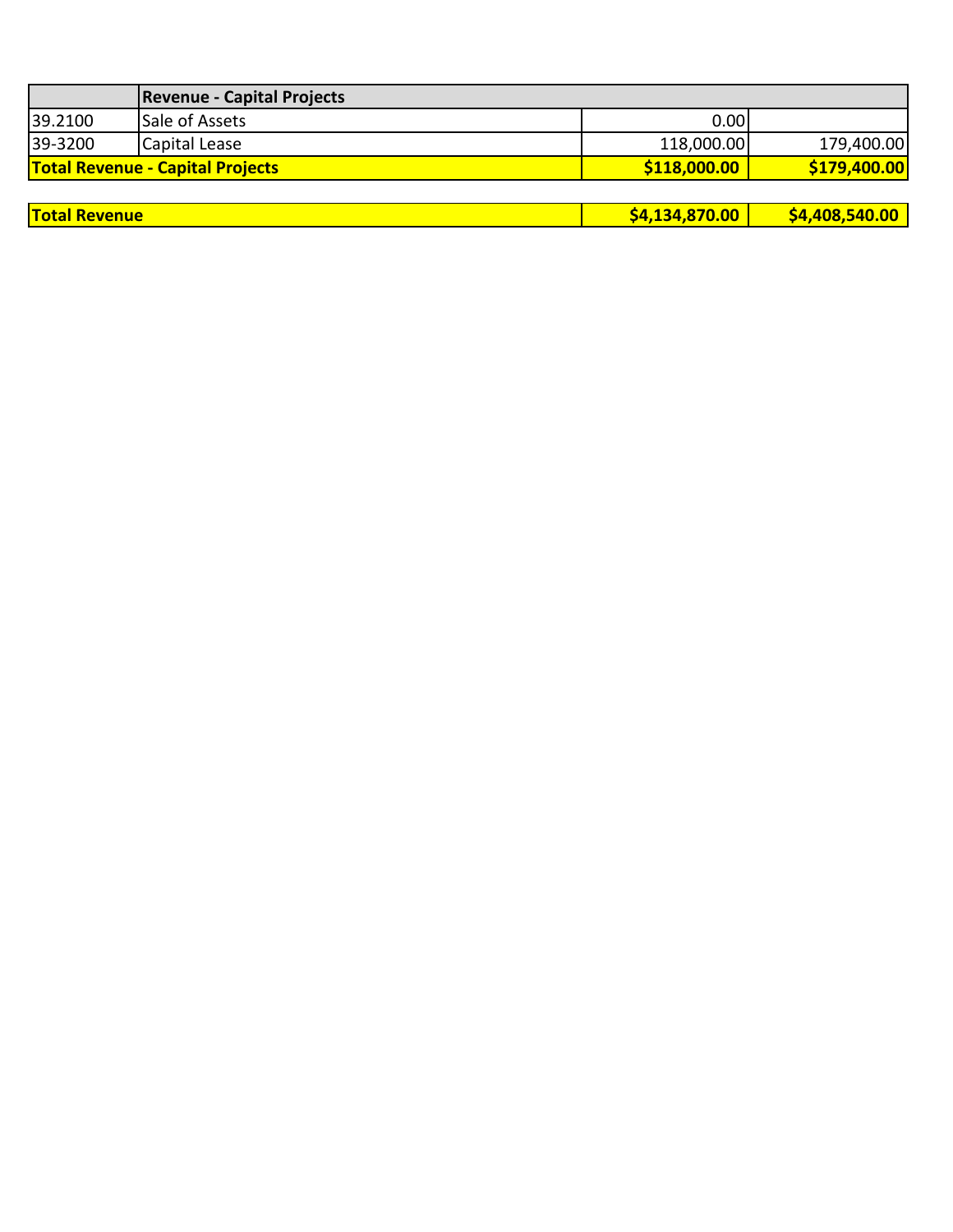## **Dept 1500 Administration Department**

| Acct#   | <b>Account Name</b>                                    | <b>Approved 2015</b> | 2016 Budget  |
|---------|--------------------------------------------------------|----------------------|--------------|
|         | 51.1000 Personal Services - Salaries & Wages           |                      |              |
|         | 51.1100 Regular Employees                              | 240,310.00           | 260,300.00   |
|         | 51.1100 Mayor and Council                              | 67,200.00            | 67,200.00    |
|         | 51.1310 Overtime                                       | 0.00                 | 0.00         |
|         | 51.2000 Personal Services - Employee Benefits          |                      |              |
|         | 51.2100 Group Insurance                                | 36,000.00            | 44,000.00    |
|         | 51.2200 Social Security (FICA) Contributions           | 18,885.00            | 16,200.00    |
|         | 51.2300 Medicare                                       | 4,417.00             | 3,800.00     |
|         | Social Security (FICA) Contributions - Mayor & Council | 4,170.00             | 4,170.00     |
|         | Medicare - Mayor & Council                             | 1,000.00             | 1,000.00     |
|         | 51.2400 Retirement Contributions                       | 21,500.00            | 21,500.00    |
|         | 51.2600 Unemployment Insurance                         | 3,600.00             | 3,700.00     |
|         | 51.2700 Worker's Compensation                          | 2,000.00             | 2000.00      |
| 51.2900 |                                                        | 0.00                 |              |
|         | <b>Total Personal Services and Employee Benefits</b>   | 399,082.00           | \$423,870.00 |

|                                    | 52.1000 Purchased Professional & Tech Services |            |              |
|------------------------------------|------------------------------------------------|------------|--------------|
|                                    | 52.1200 Professional                           |            |              |
|                                    | 52.1210 Legal Expense                          | 50,000.00  | 60,000.00    |
| 52.1220 Audit                      |                                                | 19,000.00  | 19,000.00    |
|                                    | 52.1230 Planning/Development/Engineering       | 70,000.00  | 50,000.00    |
|                                    | 52.1240 Inspections                            | 3,000.00   | 4000.00      |
|                                    | 52.1290 Other Professional Services            | 10,000.00  | 10,000.00    |
|                                    | 52.1300 IT Services                            | 17,400.00  | 27,000.00    |
|                                    | 52.1310 Payroll Processing                     | 12,500.00  | 9,500.00     |
|                                    | 52.1320 Bank Fees for Credit Cards             | 0.00       | 2,000.00     |
|                                    | 52.1330 Software Support                       | 10,000.00  | 10,000.00    |
| <b>Total Professional Services</b> |                                                | 191,900.00 | \$191,500.00 |

|                 | 52.2200 Repairs & Maintenance                   |           |           |
|-----------------|-------------------------------------------------|-----------|-----------|
|                 | 52.2250 Pest Control                            | 360.00    | 360.00    |
| 52.2300 Rentals |                                                 |           |           |
|                 | 52.2310 Rental of Land                          | 600.00    | 1,200.00  |
|                 | 52.2321 City Events                             | 20,000.00 | 40,000.00 |
|                 |                                                 |           |           |
|                 | 52.2330 Rental of Copiers/Maintenance           | 8,000.00  | 8,000.00  |
|                 | 52.3000 Other Purchased Services                |           |           |
|                 | 52.3100 Insurance, other than employee benefits | 16,000.00 | 25,000.00 |
|                 | 52.3200 Communications                          |           |           |
|                 | 52.3210 Telephone                               | 8,200.00  | 8,200.00  |
|                 | 52.3211 Telehone Firehouse Museum               | 900.00    | 1,200.00  |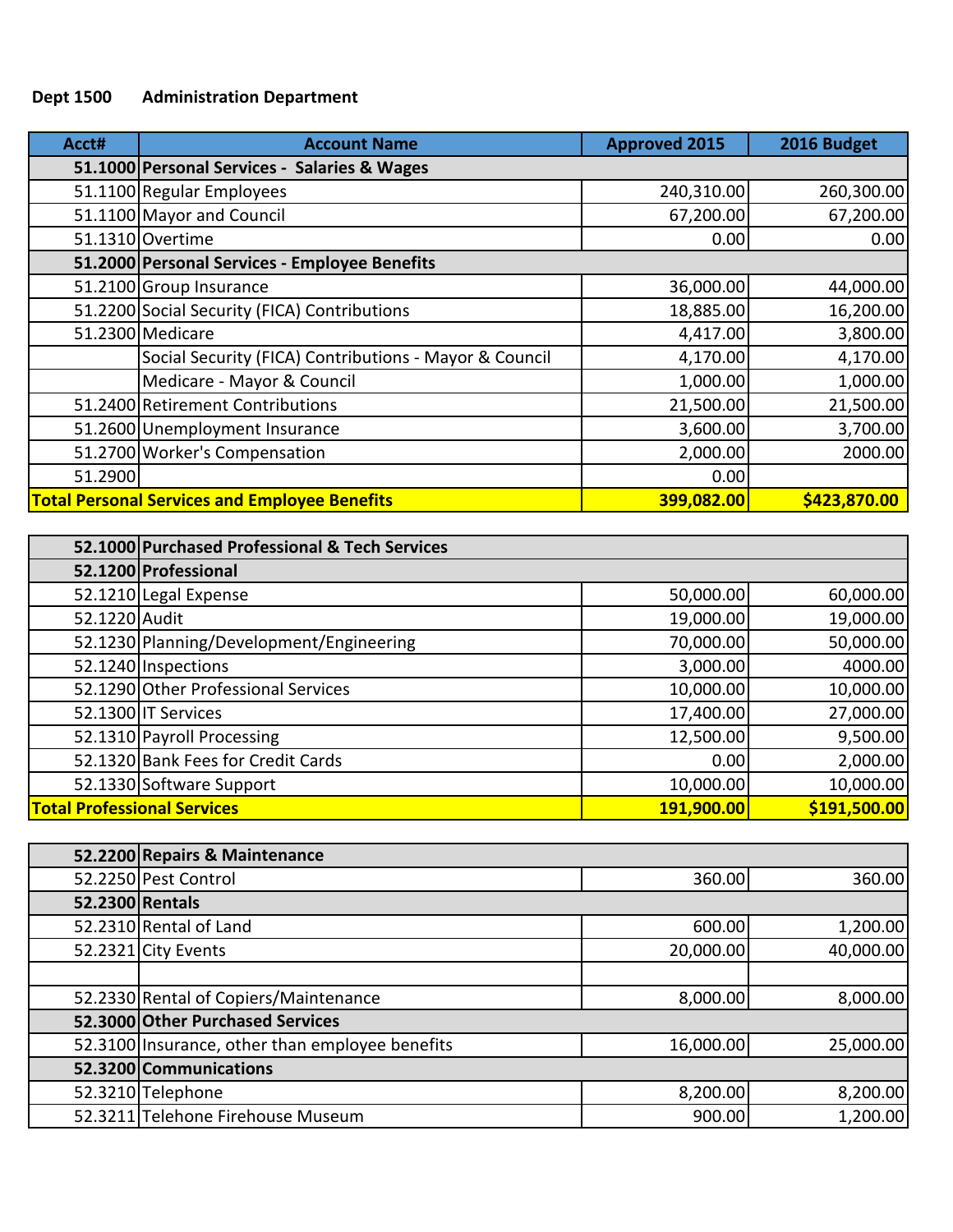|                | 52.3230 Cellular Phones                    | 1,500.00   | 2,000.00     |
|----------------|--------------------------------------------|------------|--------------|
|                | 52.3260 Postage                            | 4,000.00   | 6000.00      |
| 52.3290 Other  |                                            | 0.00       |              |
|                | 52.3300 Advertising                        |            |              |
|                | 52.3310 Legal Notices                      | 6,000.00   | 6,000.00     |
|                | 52.3330 Advertising                        | 20,000.00  | 20,000.00    |
|                | 52.3400 Printing & Binding                 |            |              |
|                | 52.3410 Elections                          | 3,000.00   | 0.00         |
|                | 52.3420 Newletter                          | 6,000.00   | 8,000.00     |
| 52.3500 Travel |                                            | 15,000.00  | 16,000.00    |
|                | 52.3600 Dues and Fees                      | 8,000.00   | 6,000.00     |
|                | 52.3700 Education & Training               | 12,000.00  | 11,000.00    |
|                | 52.3701 GMA Wellness Program               | 0.00       | 4,000.00     |
|                | 52.3851 Poll Workers                       | 1,000.00   | 0.00         |
|                | 52.3905 Special Events                     | 15,000.00  | 15,000.00    |
|                | <b>Total Purchased/Contracted Services</b> | 145,560.00 | \$177,960.00 |

|                                                                           | 53.1000 Supplies                                |           |           |
|---------------------------------------------------------------------------|-------------------------------------------------|-----------|-----------|
|                                                                           | 53.1100 General Supplies & Material             |           |           |
|                                                                           | 53.1110 Office and Building Supplies            | 12,000.00 | 12,000.00 |
|                                                                           | 53.1111 Supplies for Firehouse Museum           | 1,000.00  | 1,000.00  |
|                                                                           | 53.1150 Supplies for Neighborhood Watch         | 1,000.00  | 1,000.00  |
|                                                                           | 53.1171 Building Manintenance                   | 0.00      | 60,000.00 |
| 53.1200 Energy                                                            |                                                 |           |           |
|                                                                           | 53.1210 Water/Sewerage                          | 1,000.00  | 1,000.00  |
|                                                                           | 53.1211 Water/Sewerage Firehouse Museum         | 550.00    | 800.00    |
|                                                                           | 53.1220 Natural Gas                             | 3,500.00  | 3,500.00  |
|                                                                           | 53.1230 Electricity                             | 6,000.00  | 6,000.00  |
|                                                                           | 53.1231 Electricty Firehouse Museum             | 5,000.00  | 5,000.00  |
|                                                                           | 53.1232 Natural Gas Firehouse Museum            | 2,000.00  | 2,000.00  |
|                                                                           | <b>Small Equipment</b>                          |           |           |
|                                                                           | 53.1610 Computer Equip/Maint (less than \$5000) | 10,000.00 | 8,000.00  |
|                                                                           | 53.1690 Other Supplies                          | 0.00      |           |
| <b>Total Supplies/Energy/Small Equipment</b><br>\$100,300.00<br>42,050.00 |                                                 |           |           |

|              | <b>Total Capital</b>               |           |             |
|--------------|------------------------------------|-----------|-------------|
|              | 54.2200 Vehicle Purchase           | 30,000.00 | 0.00        |
|              | Intergovernmental                  |           |             |
|              | 57.1000 Payments to Other Agencies | 0.00      |             |
|              | 57.4001 Returned Checks            | 0.00      |             |
|              | 57.9000 Contingencies              | 25,000.00 | 25,000.00   |
| <b>Total</b> |                                    | 55,000.00 | \$25,000.00 |

| 58.1000 Debt Service Principal |
|--------------------------------|
|--------------------------------|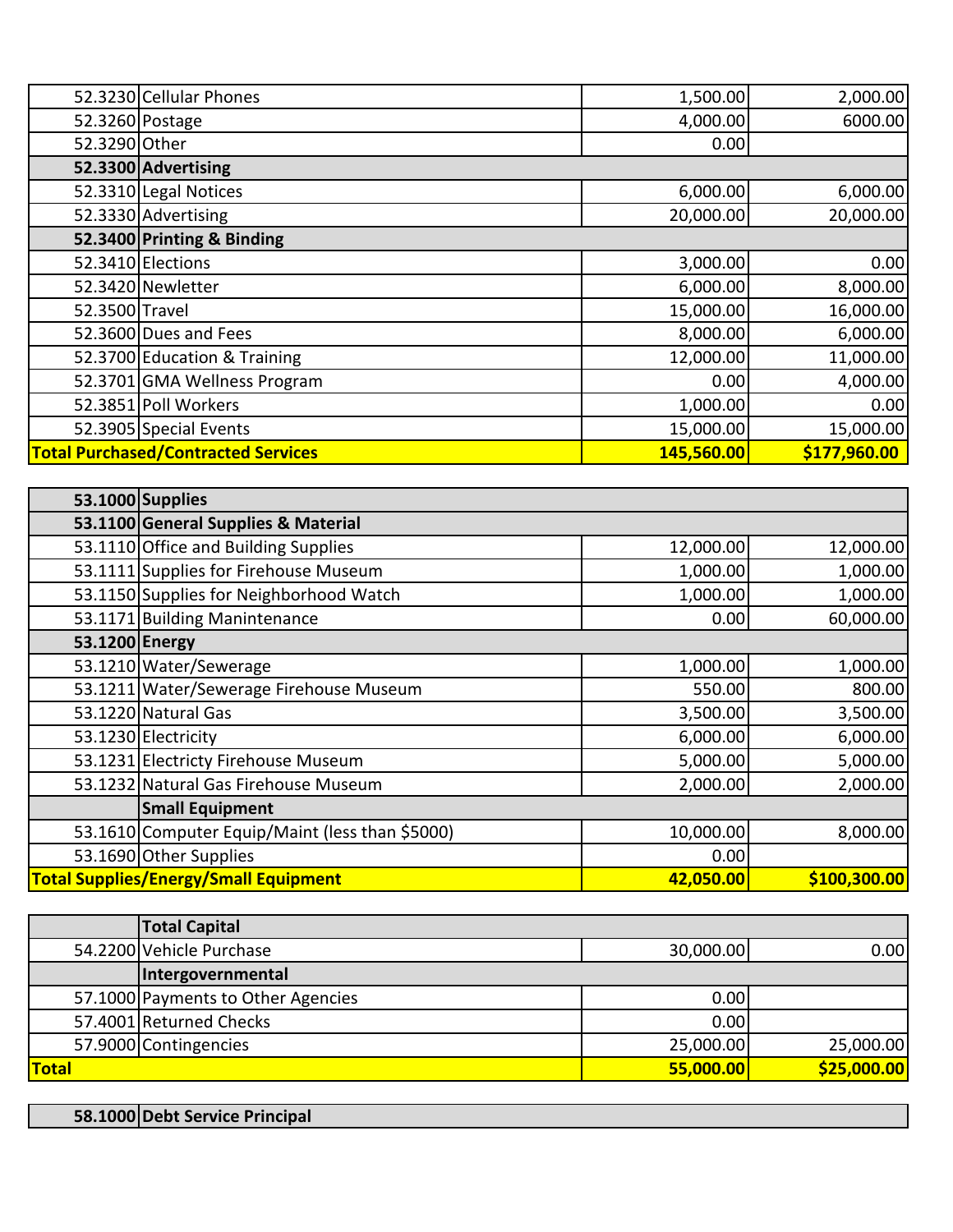|                           | 58.1200 Capital Lease - Principle                      |           |             |
|---------------------------|--------------------------------------------------------|-----------|-------------|
|                           | 58.1212 Vehicle Lease                                  | 0.00      | 0.00        |
|                           | 58.1230 Other Debt - Fire Station                      | 85,830.00 | 0.00        |
|                           | 58.1301 Lee Street Park URD payment                    | 0.00      | 0.00        |
|                           | <b>Interest</b>                                        |           |             |
|                           | 58.2300 Other Debt Building - Interest on Fire Station | 3,800.00  |             |
|                           | 58.2301 Interest Lee Street Park URD                   | 0.00      | 70,500.00   |
| <b>Total Debt Service</b> |                                                        | 89,630.00 | \$70,500.00 |
|                           |                                                        |           |             |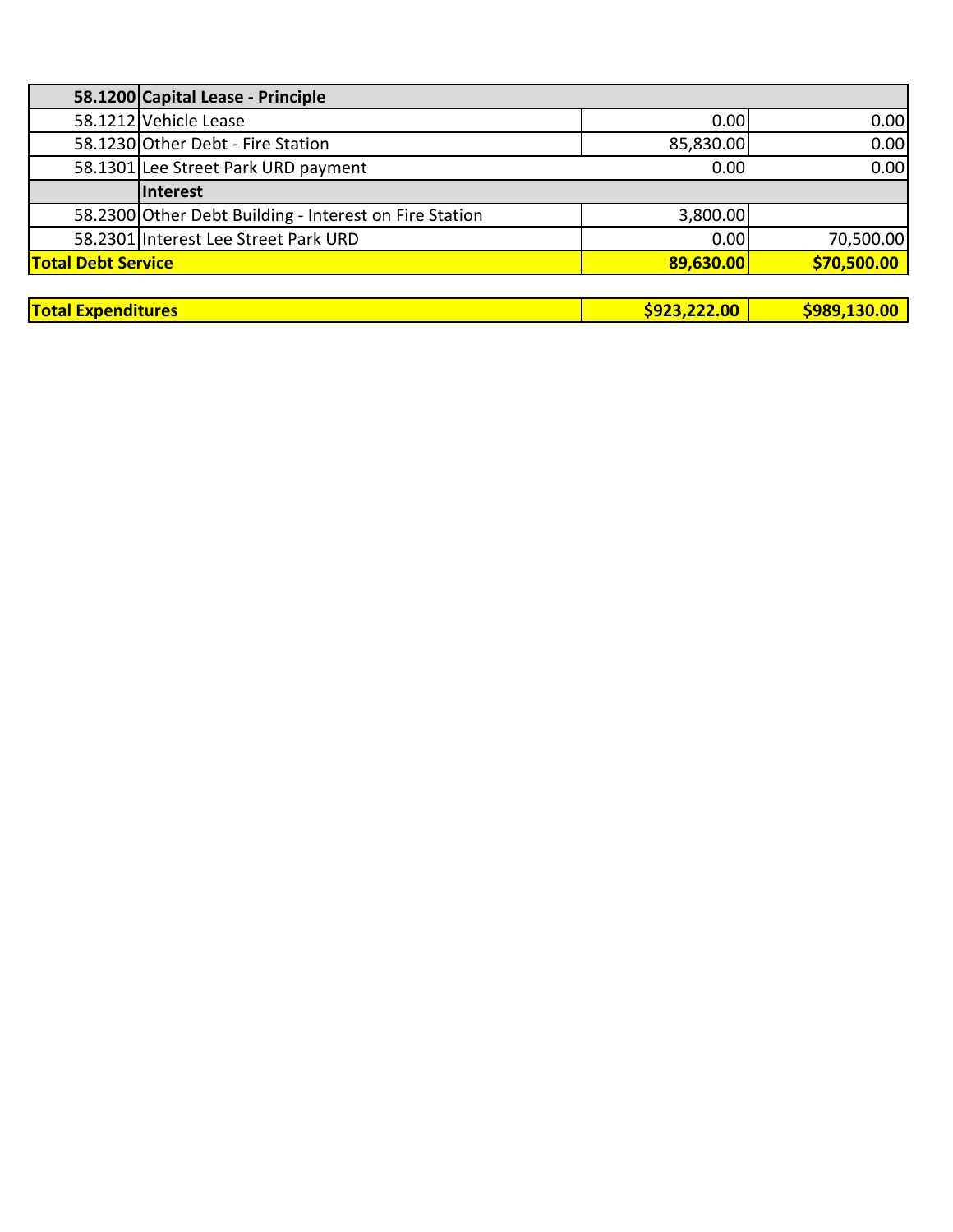## **Dept 2500 Court Services**

| Acct# | <b>Account Name</b>                                  | <b>Approved 2015</b> | 2016 Budget  |
|-------|------------------------------------------------------|----------------------|--------------|
|       | 51.1000 Personal Services - Salaries & Wages         |                      |              |
|       | 51.1100 Regular Employees                            | 194,000.00           | 206,200.00   |
|       | 51.2100 Group Insurance                              | 50,000.00            | 50,000.00    |
|       | 51.2200 Social Security (FICA) Contributions         | 12,100.00            | 12,800.00    |
|       | 51.2300 Medicare                                     | 2,820.00             | 3,800.00     |
|       | 51.2400 Retirement Contributions                     | 4,000.00             | 5,000.00     |
|       | <b>Total Personal Services and Employee Benefits</b> | 262,920.00           | \$277,800.00 |

|                                    | 52.1000 Purchased Professional & Tech Services |           |             |
|------------------------------------|------------------------------------------------|-----------|-------------|
|                                    | 52.1200 Professional                           |           |             |
|                                    | 52.1290 Judge Salary                           | 26,500.00 | 27,100.00   |
|                                    | 52.1291 Solicitor Salary                       | 23,000.00 | 23,500.00   |
|                                    | 52.1320 Court Reporter/Interpreter             | 500.00    | 500         |
| <b>Total Professional Services</b> |                                                | 50,000.00 | \$51,100.00 |

| <b>Total Services</b> |                                  | 1,900.00 | \$2,200.00 |
|-----------------------|----------------------------------|----------|------------|
|                       | 52.3700 Education & Training     | 1,000.00 | 1,000.00   |
|                       | 52.3600 Dues and Fees            | 300.00   | 300.00     |
| 52.3500 Travel        |                                  | 500.00   | 500.00     |
|                       | 52.3310 Legal Notices            | 100.00   | 400.00     |
|                       | 52.3280 Credit Card Merchant Fee | 0.00     |            |

|  | <b>Total Budget</b> | 20.00<br>1 A 7 | nn<br>100 |
|--|---------------------|----------------|-----------|
|--|---------------------|----------------|-----------|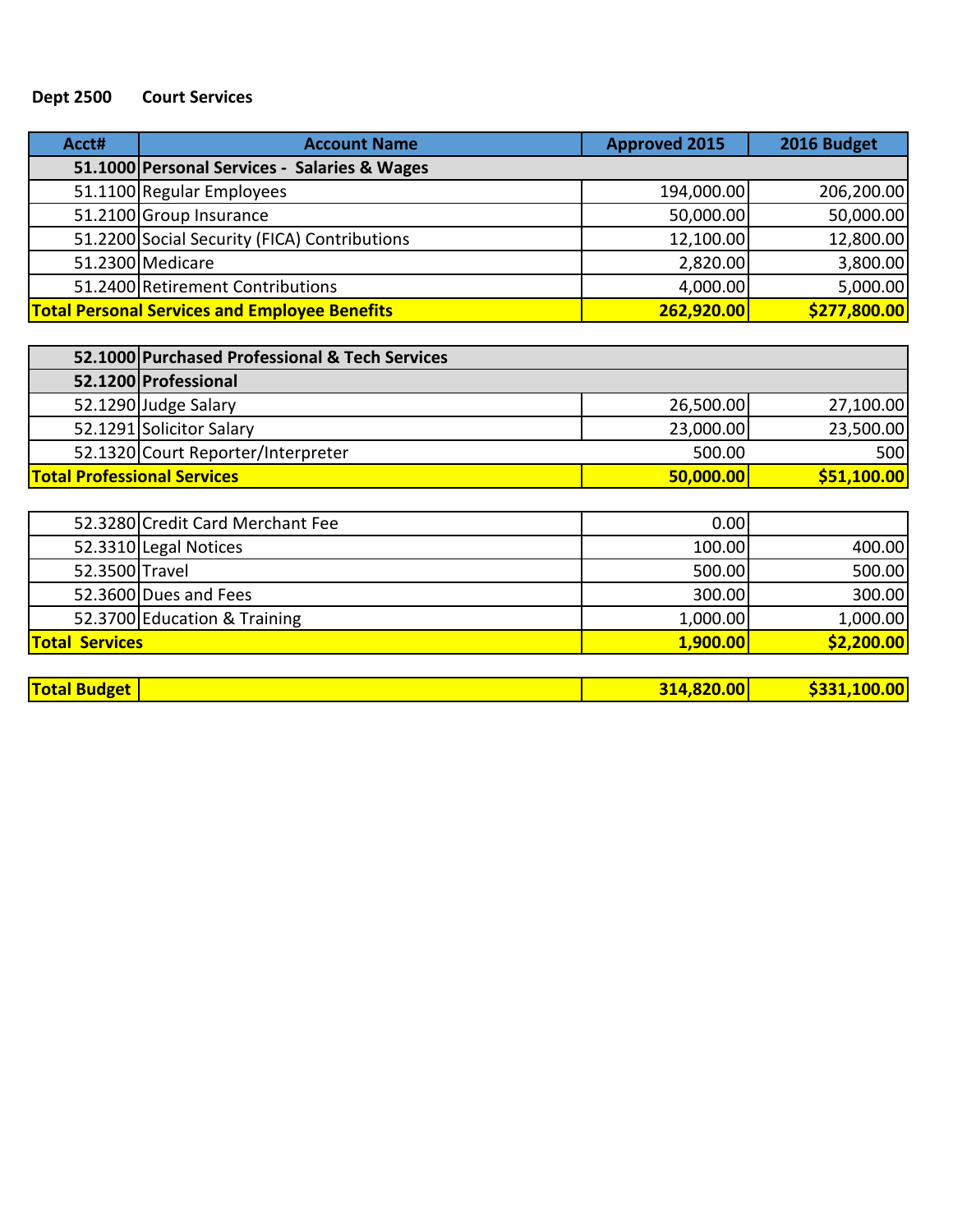## **Dept 3200 Police Dept.**

| Acct# | <b>Account Name</b>                                  | 2016 Budget    | <b>Amended 2016</b> |
|-------|------------------------------------------------------|----------------|---------------------|
|       | 51.1000 Personal Services - Salaries & Wages         |                |                     |
|       | 51.1100 Regular Employees                            | 1,177,000.00   | 1,189,000.00        |
|       | 51.1300 Overtime                                     | 15,000.00      | 15,000.00           |
|       | $51.1310$ Overtime (DEA)                             | 0.00           | 0.00                |
|       | 51.2000 Personal Services - Employee Benefits        |                |                     |
|       | 51.2100 Group Insurance                              | 259,200.00     | 259,200.00          |
|       | 51.2200 Social Security (FICA) Contributions         | 69,300.00      | 69,300.00           |
|       | 51.2300 Medicare                                     | 15,500.00      | 15,500.00           |
|       | 51.2400 Retirement Contributions                     | 60,000.00      | 60,000.00           |
|       | 51.2600 Unemployment Insurance                       | 7,000.00       | 7,000.00            |
|       | 51.2700 Worker's Compensation                        | 32,000.00      | 32,000.00           |
|       | <b>Total Personal Services and Employee Benefits</b> | \$1,635,000.00 | \$1,647,000.00      |

|                 | 52.1000 Purchased Professional & Tech Services  |              |              |
|-----------------|-------------------------------------------------|--------------|--------------|
|                 | 52.1200 Professional                            |              |              |
|                 | 52.1330 Software Support                        | 6,000.00     | 6,000.00     |
|                 | 52.1340 Drug Testing                            | 4000.00      | 4000.00      |
|                 | 52.1350 Background Investigation(s)             | 1800.00      | 1800.00      |
|                 | 52.2000 Purchased-Property Services             |              |              |
|                 | 52.2200 Repairs & Maintenance                   |              |              |
|                 | 52.2230 Computer                                | 1,000.00     | 1,000.00     |
|                 | 52.2250 Pest Control                            | 360.00       | 360.00       |
| 52.2300 Rentals |                                                 |              |              |
|                 | 52.2330 Rental of copiers/maintenance           | 3,200.00     | 3,200.00     |
|                 | 52.3000 Other Purchased Services                |              |              |
|                 | 52.3100 Insurance, other than employee benefits | 52,000.00    | 52,000.00    |
|                 | 52.3200 Communications                          |              |              |
|                 | 52.3210 Telephone                               | 8,000.00     | 8,000.00     |
|                 | 52.3230 Cellular Telephones                     | 22,000.00    | 22,000.00    |
|                 | 52.3260 Postage                                 | 3,000.00     | 3,000.00     |
|                 | 52.3310 Legal Notices                           | 1,000.00     | 1,000.00     |
| 52.3500 Travel  |                                                 | 7,000.00     | 5,000.00     |
|                 | 52.3600 Dues and Fees                           | 1,000.00     | 1,000.00     |
|                 | 52.3700 Education & Training                    | 9000.00      | 5000.00      |
|                 | <b>Total Purchased/Contracted Services</b>      | \$119,360.00 | \$113,360.00 |

| 53.1000 Supplies                     |           |           |
|--------------------------------------|-----------|-----------|
| 53.1110 Office and Building Supplies | 30,000.00 | 30,000.00 |
| 53.1130 Uniforms                     | 20,000.00 | 14,000.00 |
| 53.1140 Vehicles/Equipment Parts     | 30,000.00 | 30,000.00 |
| 53.1141 Equipment Parts              | 8,000.00  | 8,000.00  |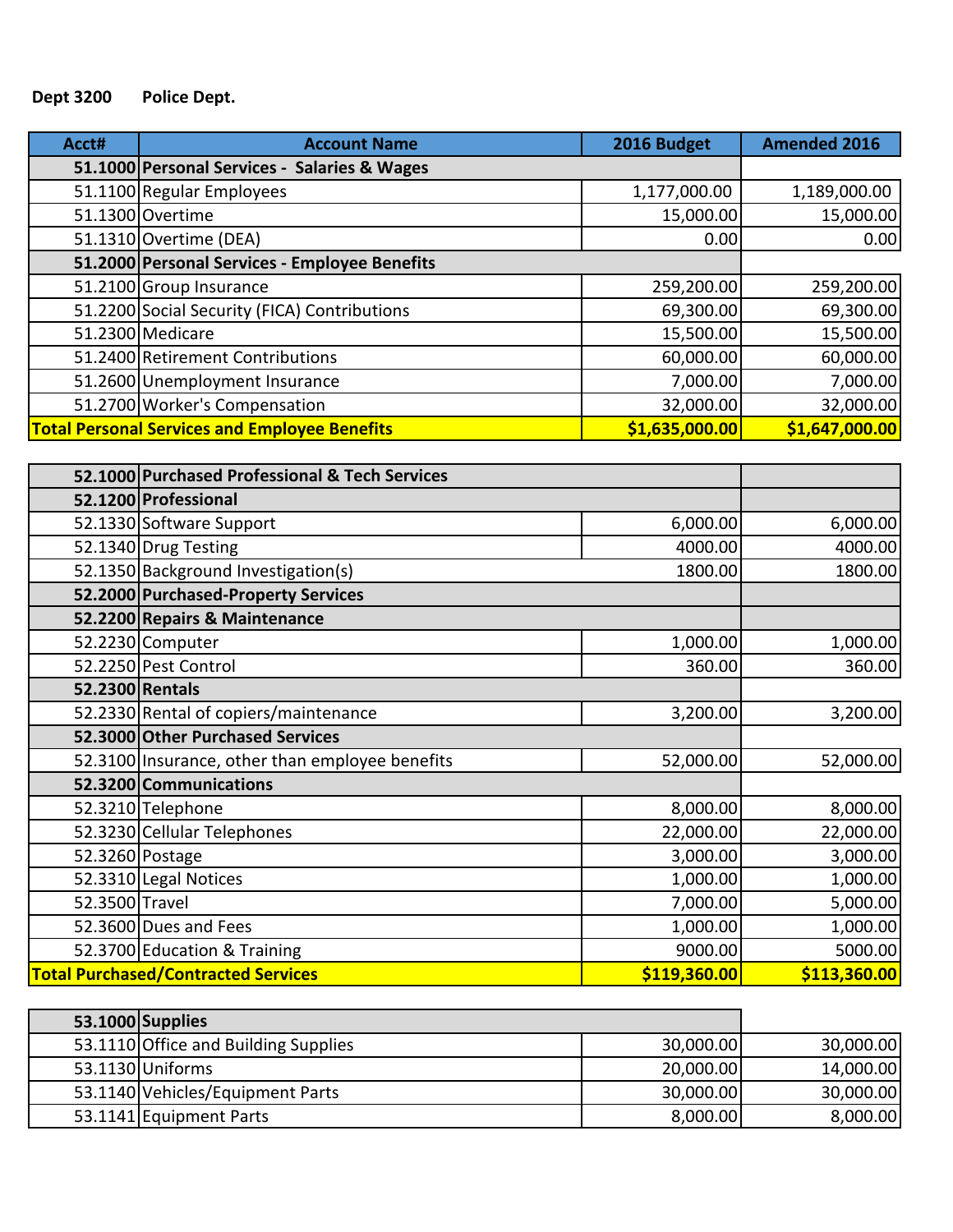| 53.1171 Building<br>Maintenance | 5,000.00 | 5,000.00            |
|---------------------------------|----------|---------------------|
| <b>Total</b><br><b>Supplies</b> | ,000.00, | ,000.00<br>--<br>07 |

| 53.1200 Energy      |                         |              |              |
|---------------------|-------------------------|--------------|--------------|
|                     | 53.1210 Water/Sewerage  | 2,000.00     | 2,000.00     |
|                     | 53.1220 Natural Gas     | 3,000.00     | 3,000.00     |
|                     | 53.1230 Electricity     | 15,300.00    | 15,300.00    |
|                     | 53.1270 Gasoline/Diesel | 100,000.00   | 100,000.00   |
| <b>Total Energy</b> |                         | \$120,300.00 | \$120,300.00 |

|                              | <b>Small Equipment</b>                           |  |
|------------------------------|--------------------------------------------------|--|
|                              | 53.1610 Computer Equip/Maint (less than \$5000)  |  |
|                              | 53.1620 Furniture & Fixtures (less than \$5000)  |  |
|                              | 53.1690 Other Small Equipment (less than \$5000) |  |
| <b>Total Small Equipment</b> |                                                  |  |

|                             | 54.1000 Property               |            |            |
|-----------------------------|--------------------------------|------------|------------|
|                             | 54.1200 Site Improvements      | 8,000.00   | 8,000.00   |
|                             | 54.2000 Machinery & Equipment  | 31,200.00  | 31,200.00  |
|                             | 54.2200 Capital Outlay Vehicle | 129,400.00 | 129,400.00 |
|                             | 54.2201 Vehicle Equipment      | 14,000.00  | 14,000.00  |
|                             | 54.2400 Computers              |            | ΩI         |
|                             | 54.2410 Hardware               |            | ΟI         |
| <b>Total Capital Outlay</b> |                                | 182,600.00 | 182,600.00 |

|                           | 58.1000 Principal                      |             |             |
|---------------------------|----------------------------------------|-------------|-------------|
|                           | 58.1200 Capital Lease - Principle      |             |             |
|                           | 58.1210 Lease - Machinery              |             |             |
|                           | 58.1220 Lease - Vehicles               | 91,100.00   | 91,100.00   |
|                           | 58.2220 Other Debt - Vehicle Interest  | 3,000.00    | 3,000.00    |
|                           | 58.1230 Lease - Other                  | 0.00        | 0.00        |
|                           | 58.1300 Other Debt - Building          | 0.00        | 0.00        |
|                           | 58.2300 Other Debt Building - Interest | 0.00        | 0.00        |
| <b>Total Debt Service</b> |                                        | \$94,100.00 | \$94,100.00 |

| <b>Otal Expenditures</b> | 14.360.00 | — 44 Z60 UE |
|--------------------------|-----------|-------------|
|                          |           |             |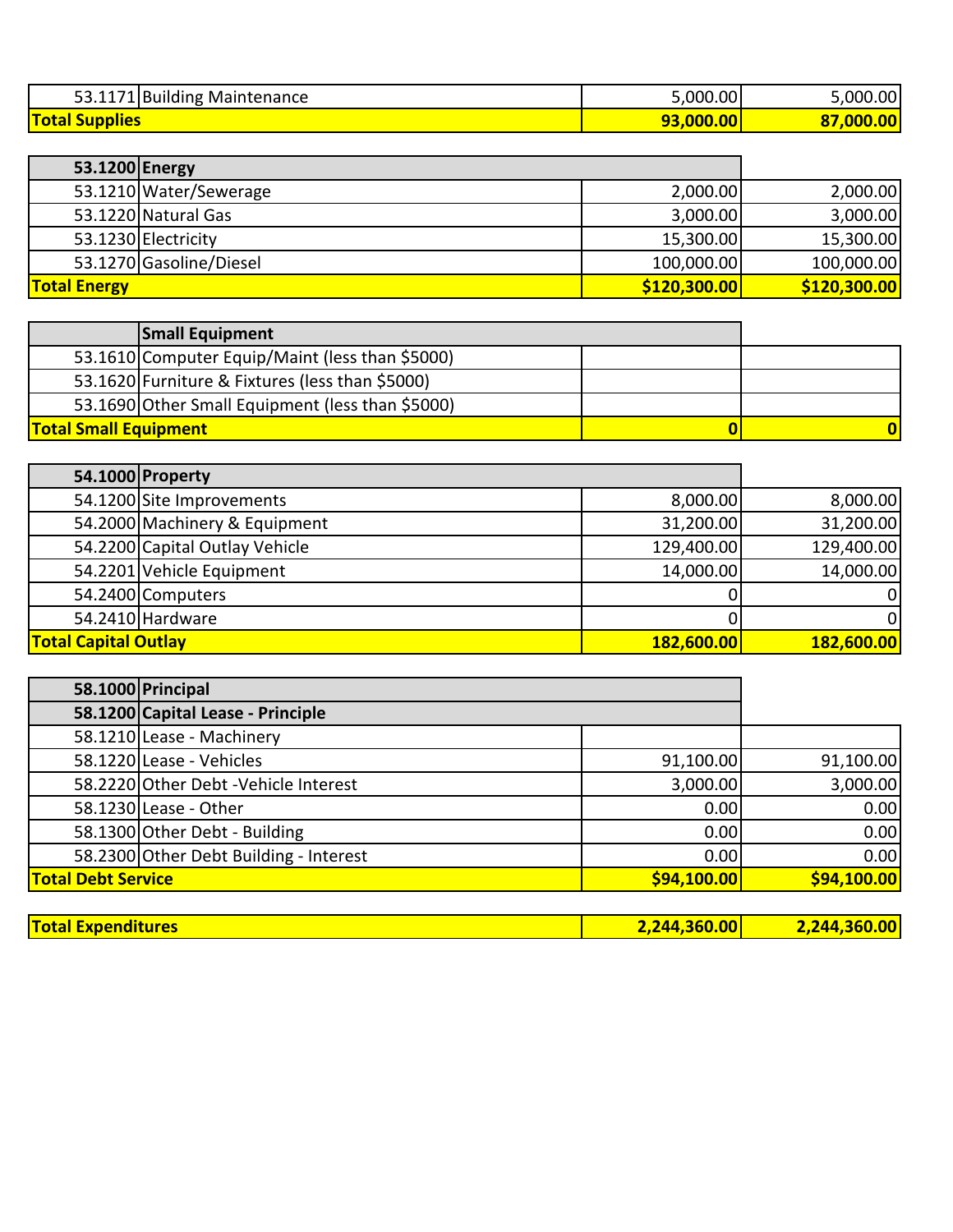# **Dept 4100 Public Works**

| Acct# | <b>Account Name</b>                                  | <b>Approved 2015</b> | 2016 Budget |
|-------|------------------------------------------------------|----------------------|-------------|
|       | 51.1000 Personal Services - Salaries & Wages         |                      |             |
|       | 51.1100 Regular Employees                            | 270,000.00           | 298,400.00  |
|       | 51.1300 Overtime                                     | 2,500.00             | 2,500.00    |
|       | 51.2000 Personal Services - Employee Benefits        |                      |             |
|       | 51.2100 Group Insurance                              | 96,000.00            | 91,200.00   |
|       | 51.2200 Social Security (FICA) Contributions         | 16,800.00            | 18,600.00   |
|       | 51.2300 Medicare                                     | 3,546.00             | 4,300.00    |
|       | 51.2400 Retirement Contributions                     | 25,000.00            | 25,000.00   |
|       | 51.2600 Unemployment Insurance                       | 3,000.00             | 3,000.00    |
|       | 51.2700 Worker's Compensation                        | 16,000.00            | 16,000.00   |
|       | <b>Total Personal Services and Employee Benefits</b> | 432,846.00           | 459,000.00  |

|                | 52.1000 Purchased Professional & Tech Services |           |           |
|----------------|------------------------------------------------|-----------|-----------|
|                | 52.1200 Professional                           |           |           |
|                | 52.1300 Technical                              |           |           |
|                | 52.2000 Purchased-Property Services            |           |           |
|                | 52.2100 Cleaning Services                      |           |           |
|                | 52.2100 Disposal                               | 6,600.00  | 7,000.00  |
|                | 52.2160 Tree Removal                           | 8,000.00  | 9,500.00  |
|                | 52.2200 Repairs & Maintenance                  |           |           |
|                | 52.2210 Street Maintenance                     | 5,000.00  | 5,000.00  |
|                | 52.3000 Other Purchased Services               |           |           |
|                | 52.3100 Insurance, other than employees        | 17,000.00 | 17,000.00 |
|                | 52.3200 Communications                         |           |           |
|                | 52.3210 Telephone & Internet                   | 1,000.00  | 1,300.00  |
|                | 52.3230 Cellular Phones                        | 1,400.00  | 1,400.00  |
| 52.3500 Travel |                                                | 0.00      |           |
|                | 52.3600 Dues and Fees                          | 100.00    | 100.00    |
|                | 52.3700 Education & Training                   | 0.00      |           |
|                | <b>Total Purchased/Contracted Services</b>     | 39,100.00 | 41,300.00 |

|                | 53.1000 Supplies                     |           |           |
|----------------|--------------------------------------|-----------|-----------|
|                | 53.1100 General Supplies & Materials |           |           |
| 53.1110 Office |                                      | 1,000.00  | 1,000.00  |
| 53.1111 Tools  |                                      | 500.00    | 500.00    |
|                | 53.1130 Uniforms                     | 3,400.00  | 3,800.00  |
|                | 53.1140 Vehicle/Equipment Parts      | 20,000.00 | 15,000.00 |
|                | 53.1141 Equipment Parts              | 6,200.00  | 6,200.00  |
|                | 53.1142 Safety Equipment             | 1,000.00  | 1,000.00  |
|                | 53.1143 Signs & Banners              | 3,000.00  | 5,000.00  |
|                | 53.1144 Christmas Supplies           | 15,000.00 | 15,000.00 |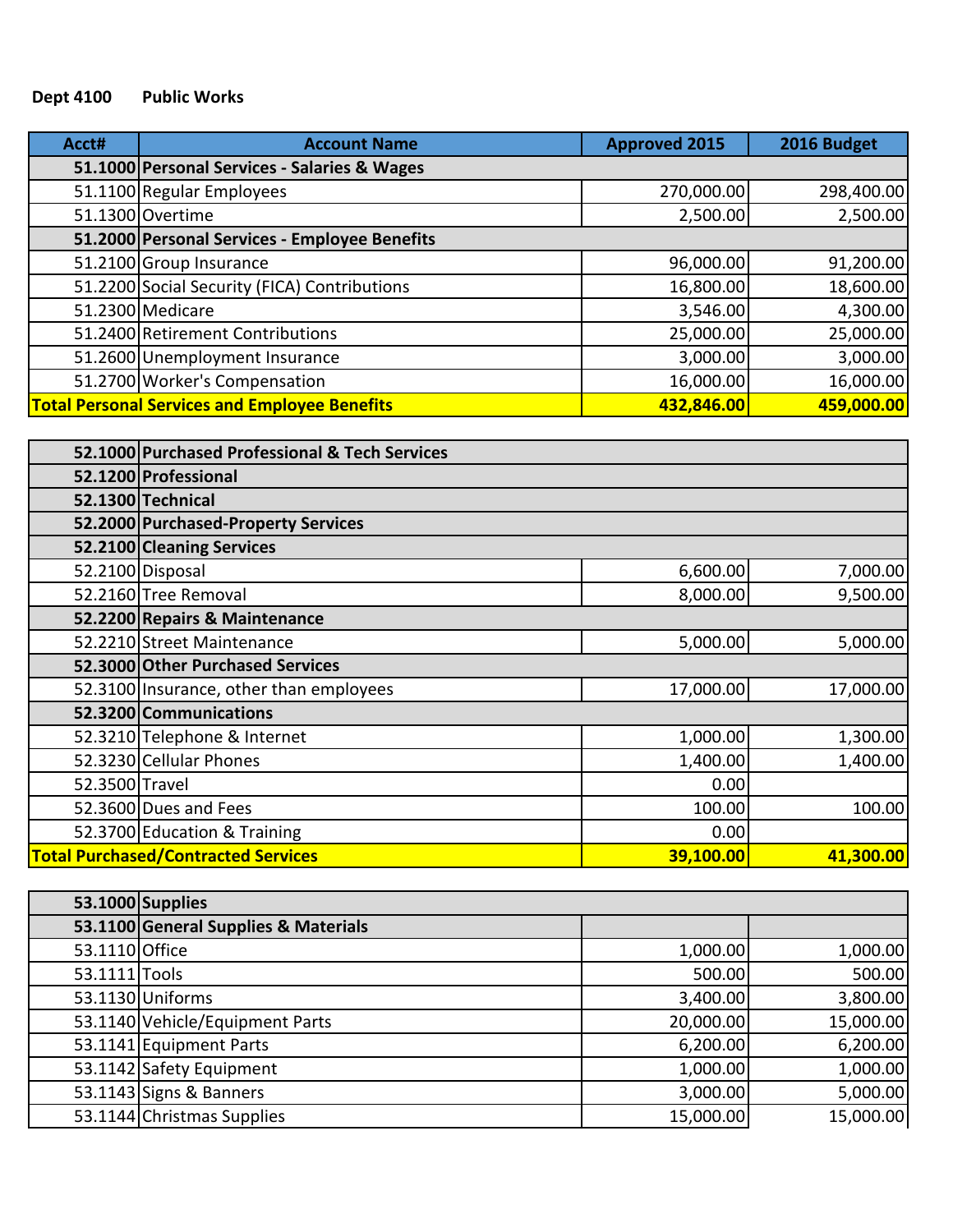|                       | 53.1150 Landscapping                             | 5,000.00   | 5,000.00     |
|-----------------------|--------------------------------------------------|------------|--------------|
|                       | 53.1160 Park Supplies                            | 3,000.00   | 4,500.00     |
|                       | 53.1171 Building Improvements                    | 99,000.00  | 25,000.00    |
|                       | 53.1180 Cemetery Equipment                       | 0.00       | 19,000.00    |
|                       | 53.1190 Other Supplies                           | 10,000.00  | 10,000.00    |
| 53.1200 Energy        |                                                  |            |              |
|                       | 53.1210 Water/Sewerage                           | 2,600.00   | 2,600.00     |
|                       | 53.1220 Natural Gas                              | 3,000.00   | 3,000.00     |
|                       | 53.1230 Electricity                              | 8,200.00   | 8,500.00     |
|                       | 53.1231 Street Lights-Signals-etc                | 87,500.00  | 94,000.00    |
|                       | 53.1270 Gasoline/Diesel                          | 16,000.00  | 14,000.00    |
|                       | 53.1600 Small Equipment                          |            |              |
|                       | 53.1610 Computer Equip/Maint (Less than \$5000)  | 700.00     | 250.00       |
|                       | 53.1690 Other Small Equipment (Less than \$5000) | 2,500.00   | 3,500.00     |
| <b>Total Supplies</b> |                                                  | 287,600.00 | \$236,850.00 |

|                             | 54.1000 Property                   |           |             |
|-----------------------------|------------------------------------|-----------|-------------|
|                             | 54.1101 CDBG Engineering Fees      | 20,000.00 | $\Omega$    |
|                             | 54.1200 Site Improvements          | 5,000.00  | 5,000.00    |
|                             | 54.1401 Infrastructure (Curb-cuts) | 0.00      |             |
|                             | 54.2200 Capital Outlay - Vehicle   | 0.00      | 30,000.00   |
|                             | 54.2102 Equipment                  | 0.00      |             |
| <b>Total Capital Outlay</b> |                                    | 25,000.00 | \$35,000.00 |

|                                  | 57.1000 Intergovernmental          |  |  |
|----------------------------------|------------------------------------|--|--|
|                                  | 57.2000 Payments to Other Agencies |  |  |
|                                  |                                    |  |  |
| <b>Total Other Cost</b><br>0.001 |                                    |  |  |

| <b>Debt Service</b> |                                                                                                                                                                  |             |
|---------------------|------------------------------------------------------------------------------------------------------------------------------------------------------------------|-------------|
|                     |                                                                                                                                                                  |             |
|                     |                                                                                                                                                                  |             |
|                     | 0.00                                                                                                                                                             |             |
|                     | 3,510.00                                                                                                                                                         | 10,000.00   |
|                     | 216.00                                                                                                                                                           | 500.00      |
|                     | 3,726.00                                                                                                                                                         | \$10,500.00 |
|                     | 58.1000 Principal<br>58.1200 Captial Lease - Principle<br>58.1210 Lease - Machinery<br>58.1220 Lease - Vehicles<br>58.2000 Interest<br><b>Total Debt Service</b> |             |

|  | <b>Total Expenditures</b> | <b>\$788,272.00</b> | $\overline{00}$<br><u> 6709 CFA</u><br>ЮZ |
|--|---------------------------|---------------------|-------------------------------------------|
|--|---------------------------|---------------------|-------------------------------------------|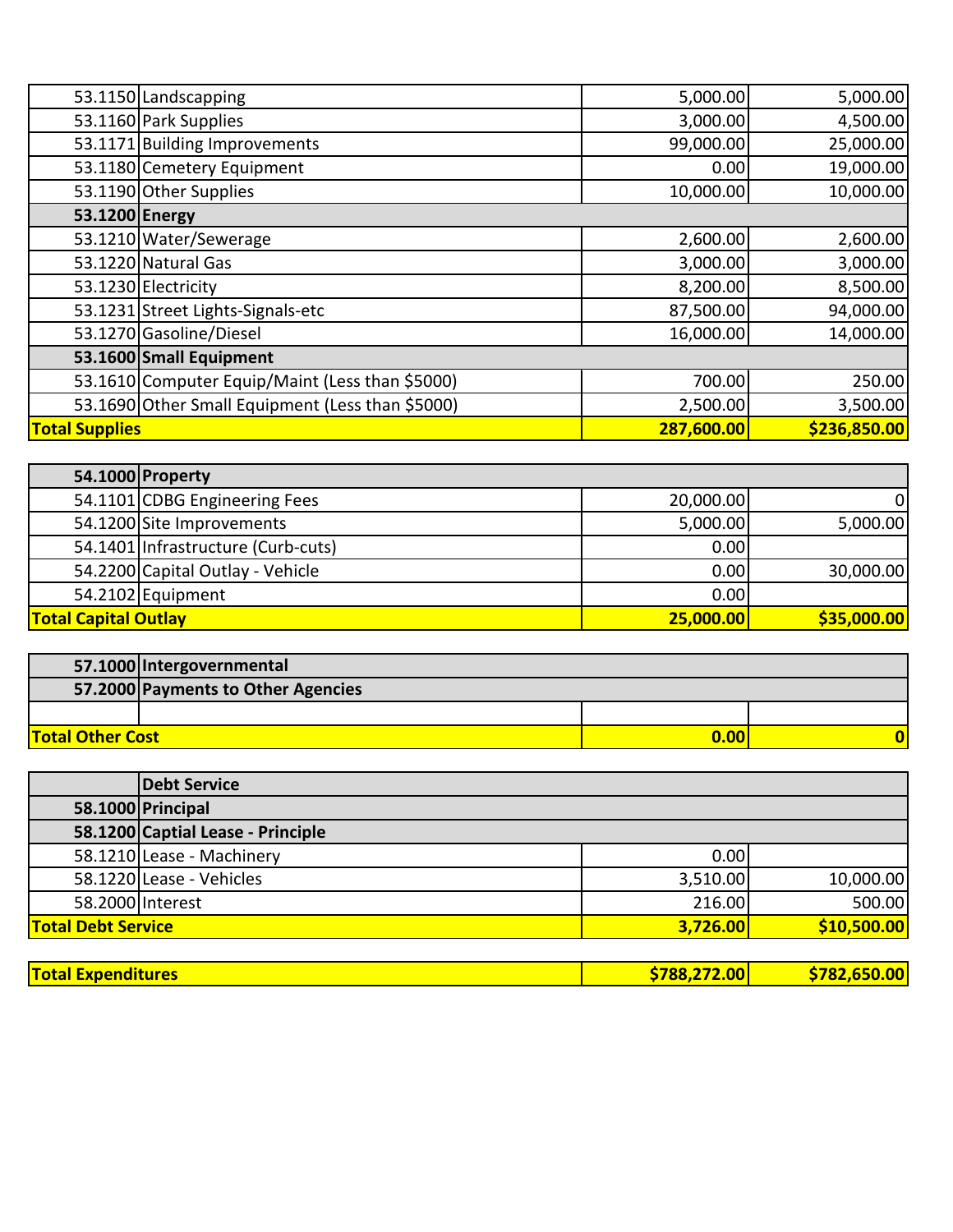## **Dept 7450 Code Enforcement**

| Acct# | <b>Account Name</b>                                  | <b>Approved 2015</b> | 2016 Budget |
|-------|------------------------------------------------------|----------------------|-------------|
|       | 51.1000 Personal Services - Salaries & Wages         |                      |             |
|       | 51.1100 Regular Employees                            | 39,420.00            | 40,300.00   |
|       | 51.2100 Group Insurance                              | 8,000.00             | 9,000.00    |
|       | 51.2200 Social Security (FICA) Contributions         | 2,500.00             | 2500.00     |
|       | 51.2300 Medicare                                     | 560.00               | 600.00      |
|       | 51.2400 Retirement Contributions                     | 1,000.00             | 1,000.00    |
|       | 51.2700 Workers Compensation                         | 0.00                 | 2,000.00    |
|       | <b>Total Personal Services and Employee Benefits</b> | \$51,480.00          | \$55,400.00 |

|                       | <b>Services</b>              |            |            |
|-----------------------|------------------------------|------------|------------|
|                       | 52.3260 Cellular Telephone   | 420.00     | 600.00     |
| 52.3500 Travel        |                              | 1,000.00   | 1,000.00   |
|                       | 52.3600 Dues and Fees        | 110.00     | 300.00     |
|                       | 52.3700 Education & Training | 500.00     | 1000.00    |
| <b>Total Services</b> |                              | \$2,030.00 | \$2,900.00 |

|                     | 53.1130 Uniforms                 | 500.00          | 500.00      |
|---------------------|----------------------------------|-----------------|-------------|
|                     | 53.1270 Gasoline                 | 5,000.00        | 2500.00     |
|                     | 58.1200 Vehicle Lease - Purchase | 0.00            |             |
|                     |                                  | \$5,500.00      | \$3,000.00  |
|                     |                                  |                 |             |
| <b>Total Budget</b> |                                  | $ $ \$59,010.00 | \$61,300.00 |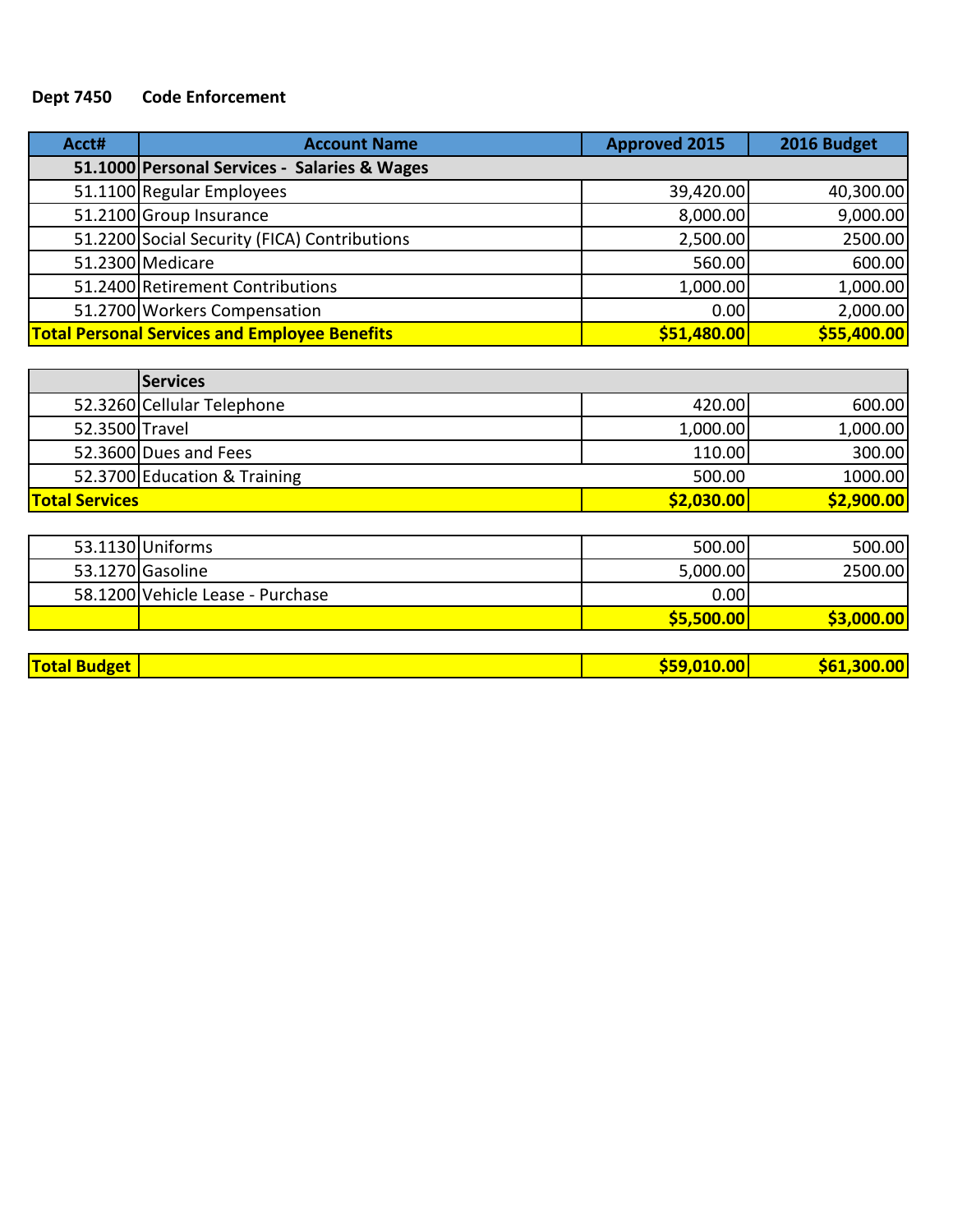#### **Solid Waste Revenue**

| Acct# | <b>Account Name</b>                                  | <b>Approved 2015</b> | 2016 Budget  |
|-------|------------------------------------------------------|----------------------|--------------|
|       | <b>Sanitation Revenues</b>                           |                      |              |
|       | 34.4110 Refuse Collection Fees                       | 138,528.00           | 140,000.00   |
|       | 36.1010 Group Insurance                              | 50.00                | ΩI           |
|       | <b>Transfer From Reserves</b>                        | 0.00                 | 75,400.00    |
|       |                                                      |                      |              |
|       |                                                      |                      |              |
|       | <b>Total Personal Services and Employee Benefits</b> | 138,578.00           | \$215,400.00 |